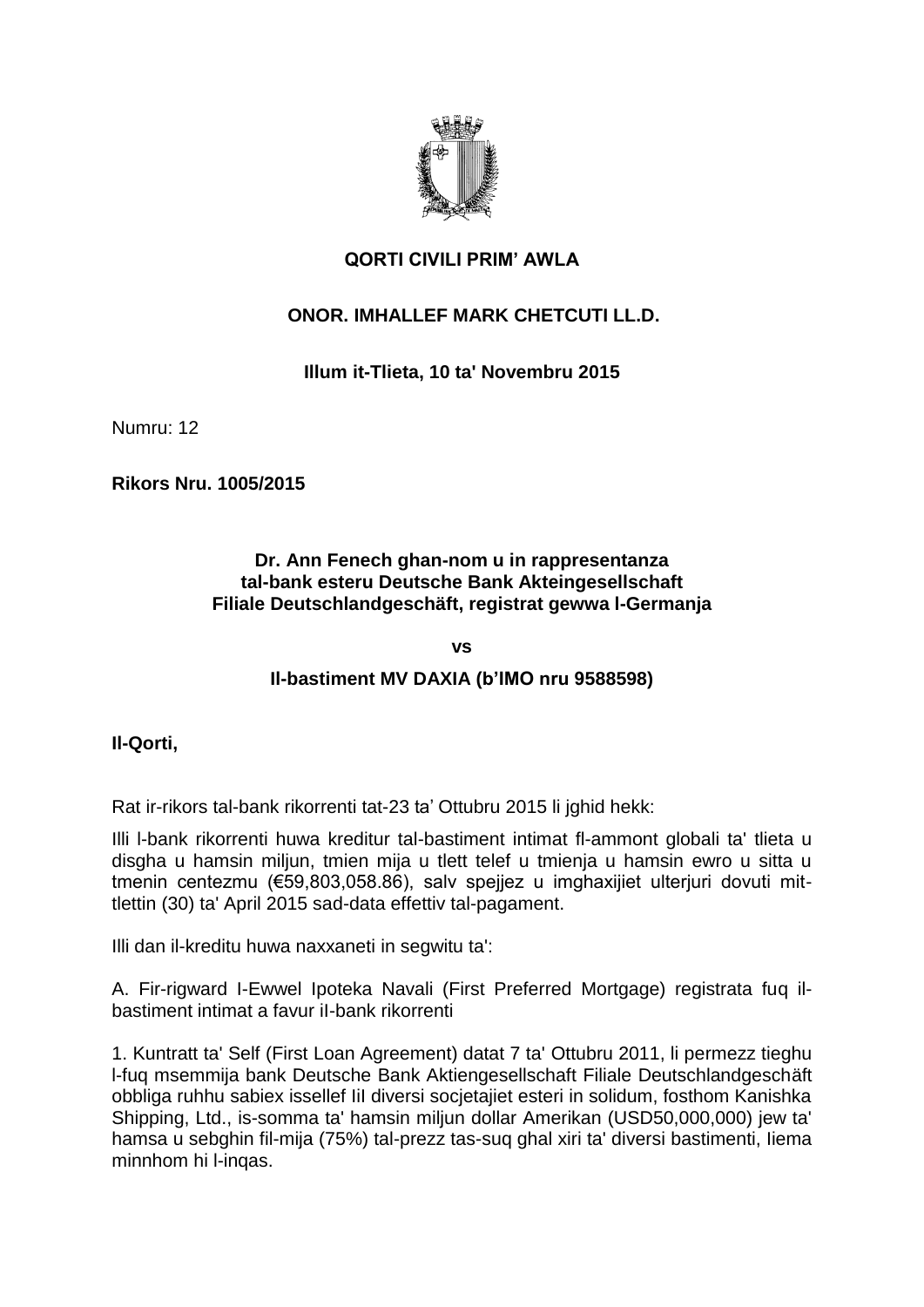2. Novation and First Supplemental Agreement datat 1 ta' Marzu 2013 bejn il-bank rikorrenti u diversi socjetajiet fosthom Kanishka Shipping, Ltd., u Daxia Shipping, Ltd., fejn permezz ta' din l-iskrittura l-partijiet ftehmu fuq diversi amendi ghal fuq imsemmi Kuntratt ta' Self (First Loan Agreement) fosthom illi numru ta' socjetajiet ohra ghandhom jitqiesu ukoll bhala socjetajiet debitrici in solidum kif ukoll illi permezz ta' din l-iskrittura d-drittijiet u obbligi kollha ta' Kanishka Shipping, Ltd. kellhom jigu assunti minn Daxia Shipping, Ltd. (is-sid registrat tal-bastiment Daxia) bilkonsegwenza illi Kanishka Shipping, Ltd. ma ghandiex titqies aktar bhala socjeta debitrici. Permezz ta' dan il-kuntratt, il-partijiet ftehmu ukoll illi l-obbligi kollha tal-fuq imsemmi Kuntratt ta' Self, hekk kif emendat, kellhom jkomplu japplikaw.

3. Side Letter datata 9 ta' Ottubru 2014 li permezz taghha l-partijiet ftehmu fuq xi amendi ulterjuri ghall-Kuntratt ta' Self (First Loan Agreement).

4. First Preferred Panamanian Ship Mortgage, ossia ipoteka navali, fuq il-bastiment intimat Daxia (IMO Numru 9472206) datata 20 ta' Marzu 2013 u rregistrat fir-registru navali ta' Liberja fl-ammont globali ta' hamsa u hamsin miljun dollar Amerikan (USD55,000,000) a favur l-bank rikorrenti Deutsche Bank Aktiengesellschaft Filiale Deutschlandgeschäft, u dan in kawtela tal-obbligi naxxenti mill-kuntratti fuq imsemmija.

B. Fir-rigward it-Tieni Ipoteka Navali (Second Preferred Mortgage) registrata fuq ilbastiment intimat a favur iI-bank rikorrenti

5. Kuntratt ta' Self (Second Loan Agreement) datat 7 ta' Ottubru 2011, li permezz tieghu l-bank rikorrenti Deutsche Bank Aktiengesellschaft Filiale Deutschlandgeschäft, sellef lis-socjeta Iskandar Shipping, Ltd., is-somma ta' hamsa u ghoxrin miljun dollaru Amerikan (USD25,000,000) sabiex is-socjeta debtrici tkun f'pozizzjoni li tixtri bastiment.

6. First Supplemental Agreement to the Second Loan Agreement, datat 1 ta' Marzu 2013 bejn iI-bank rikorrenti, is-socjeta debitrici Iskandar Shipping, Ltd., kif ukoll diversi socjetajiet ohrajn fosthom Daxia Shipping, Ltd., fejn permezz ta' din l-iskrittura l-partijiet ftehmu fuq diversi emendi ghall-imsemmi Kuntratt ta' Self (First Loan Agreement) fosthom illi Daxia Shipping, Ltd., tat garanzija lill bank rikorrenti fir-rispett tal-obbligi tas-socjeta debitrici Iskandar Shipping, Ltd.

7. Side Letter datata 9 ta' Ottubru 2014 li permezz taghha l-partijiet ftehmu fuq xi emendi ulterjuri ghall-Kuntratt ta' Self (Second Loan Agreement), kif sussegwentament emendat.

8. Ftehim ta' Garanzija (Guarantee and indemnity Agreement) datat 1 ta' Marzu 2013 bejn iI-bank rikorrenti Deutsche Bank Aktiengesellschaft Filiale Deutschlandgeschäft u Daxia Shipping, Ltd. (is-sid registrat tal-bastiment Daxia) fejn din tal-ahhar obbligat ruhha taghmel tajjeb ghad-djun tas-socjeta debitrici Iskandar Shipping, Ltd, finnuqqas Ii din tal-ahhar ma thallasx iI-bank rikorrenti dawk is-sommom dovuti minnha.

9. Second Preferred Panamanian Ship Mortgage, ossia ipoteka navali, fug ilbastiment intimat Daxia (IMO Numru 9472206) datata 20 ta' Marzu 2013 u rregistrat fir-registru navali ta' Liberja fl-ammont globali ta' tnejn u tlettin miljun u hames mitt elf dollar Amerikan (USD32,500,000) a favur I-bank rikorrenti Deutsche Bank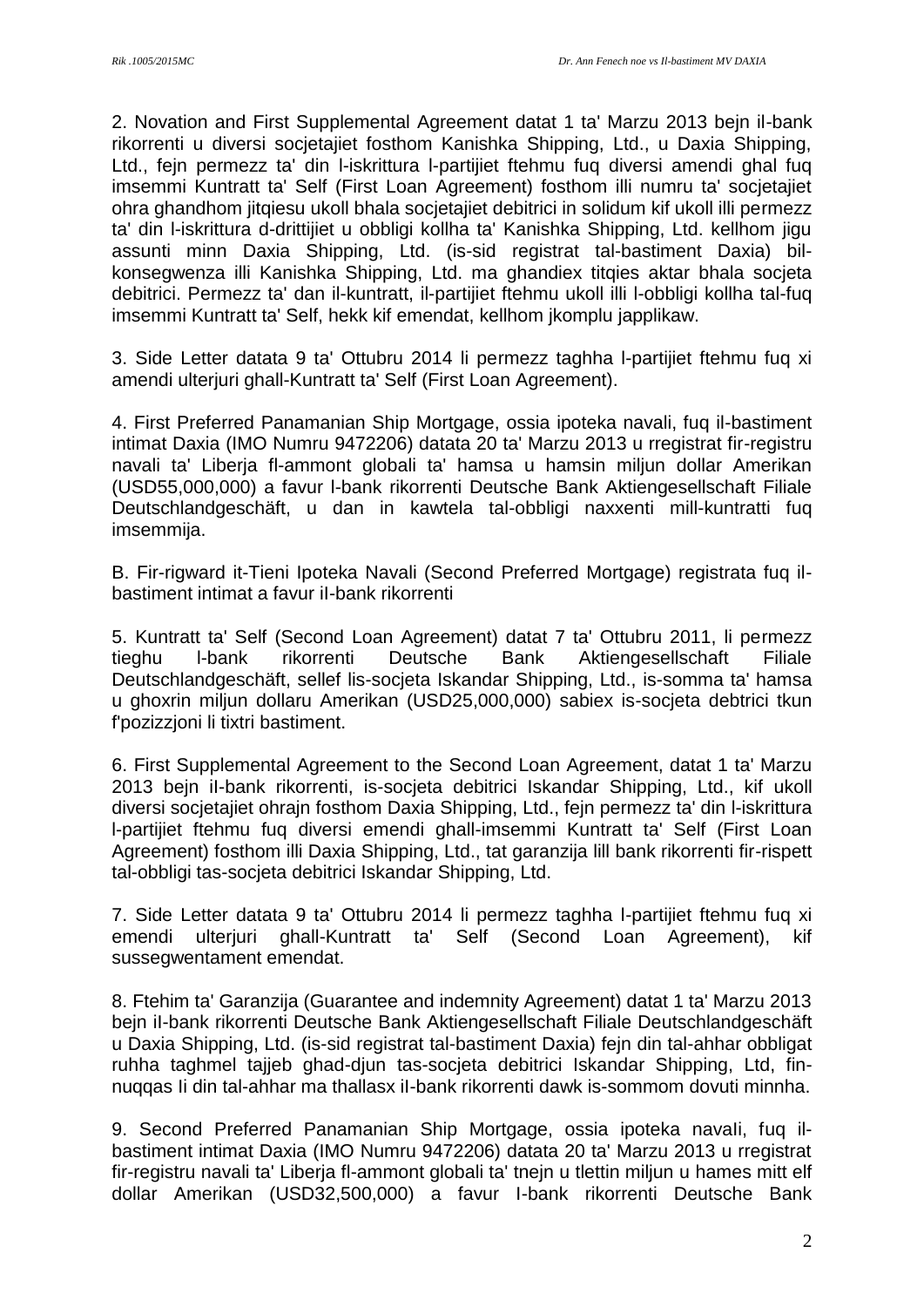Aktiengesellschft Filiale Deutschlandgeschäft, u dan in kawtela tal-obbligi naxxenti mill-kuntratti fuq imsemmi.

10. Certifikat (Certificate of Ownership and Encumbrances) datat 10 ta' April 2015 mahrug mill-Awtorita Marittima gewwa I-Liberja (kopja annessa u mmarkata bhala Dokument AF2) li juri b'mod car illi iz-zewg ipoteki navali ipoteka (kemm iI-First Preferred Mortgage kif ukoll is-Second Preferred Mortgage) ghadhom sallum irregistrati fuq il-bastiment intimat Daxia.

11. Parir Legali datata 13 ta' April 2015 mahrug mid-ditta tal-avukati ta' Poles Tublin, Stratakis & Gonzalez LLP (hawn anness u mmarkat Dokument AF3), liema parir legali jikkonferma illi dawn iz-zewg ipoteki navali registrati fuq il-bastiment intimat firregistru tal-bastimenti merkantili tal-Liberja jissodisfaw r-rekwiziti kollha elenkati f'artikolu 49 tal-Att dwar il-Bastimenti Merkantili, Kapitolu 234 tal-Ligijiet ta' Malta u cioe illi:

(a) L-ipoteki navali huma validament registrati fir-registru tal-Bastimenti Merkantili tal-Liberja

(b) Ir-registru tal-Bastimenti Merkantili tal-Liberja huwa registru publiku;

(c) Li l-ipoteki navali jidhru u huma evidenti meta wiehed jaghmel search f'dan irregistru;

(d) Li l-ipoteki navali jinghataw status privileggjat taht il-Ligi tal-Liberja u huma b'mod generali ekwivalenti fi status ghal-mortgage registrat fir-registru tal-bastimenti merkantili Maltin.

Ghalhekk ai termini tal-istess artikolu 49, dawn iz-zewg ipoteki navali registrati firregistru tal-bastimenti Merkantili tal-Liberia ghandhom l-istess drittijiet u poteri dags li kieku kienu ipoteki navali registrati taht l-Att dwar il-Bastimenti Mekantili, Kap. 234 tal-Ligijiet ta' Malta - u ghalhekk jistghu jigu enforzati bl-istess mod bhal kwalunkwe titolu ezekuttiv iehor.

Peress illi s-sommom massimi garantiti permezz ta' dawn iz-zewg ipoteki navali kollha jidhru espressament fl-instrumenti Ii holqu il-gazanziji (u cioe l-fuq imsemmija ipoteki navali) u peress illi dawn ic-cifri huma registrati fir-registru pubbliku talbastimenti fil-Liberja, dawn iz-zewg ipoteki navali jissodisfaw ir-rekwiziti kollha taht artikolu 42(2) ta' Kap. 234 ta' Ligijiet ta' Malta u ghalhekk dawn l-ipoteki navali ghandhom jitqiesu bhala titoli ezekuttivi ghall-finijiet tal-artikolu 253 tal-Kodici dwar l-Organizzazzjoni u Procedura Civili et seq.

Peress illi l-pagamenti kollha dovuti lil bank rikorrenti u li gew kawtelati birregistrazzjoni tal-imsemmija z-zewg ipoteki navali ghadhom sallum dovuti u ghadhom ma thallsux, jezistu numru ta' "Events of Default":

i. Fir-rigward l-ewwel ipoteka navali (First Preferred Mortgage) tezisti "Event of Default" ai termini ta' Klawzola 13 tal-fuq imsemmi First Loan Agreement, u specifikament Klawzola 13.1.1 (Non-Payment) li tghid:

"13.1 Events of Default Each of the events or circumstances set out in this Clause 13.1 is an Event of Default.

...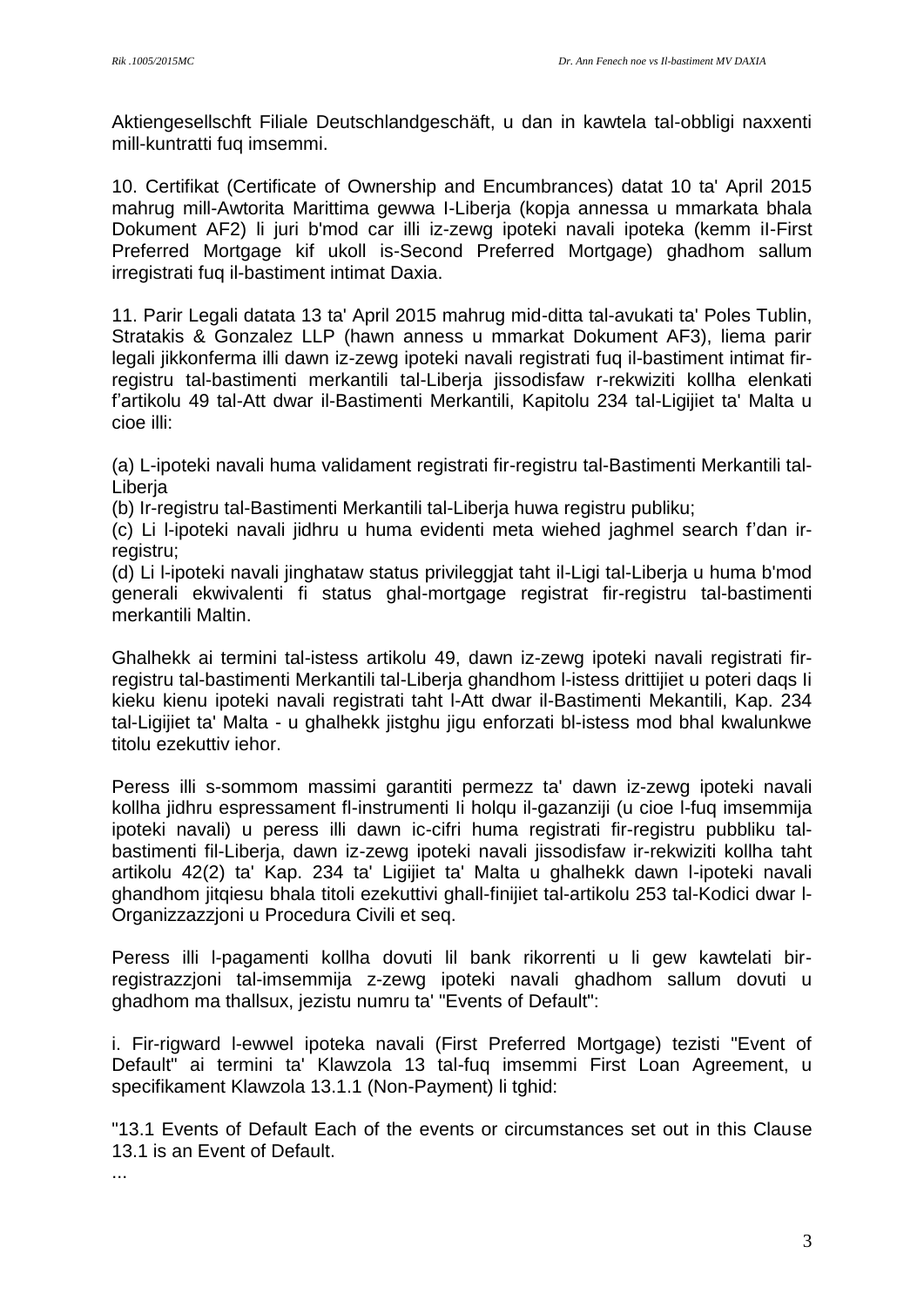13.1.1. Non-Payment The Borrowers do not pay on the due date any amount payable by them under a Finance Document at the place and in the currency in which it is expressed to be payable. "

Illi ghal kull buon fini jinghad ukoll li jezistu numru ta' Events of Defaults ohrajn taht listess ftehim; u

ii. Fir-rigward t-tieni ipoteka navali (Second Preferred Mortgage) tezisti "Event of Default" ai termini ta' Klawzola 12 tal-fuq imsemmi First Loan Agreement, u specifikament Klawzola 12.1.1 (Non-Payment) li tghid:

"12.1 Events of Default Each of the events or circumstances set out in this Clause 12.1 is an Event of Default.

... 12.1.1. Non-Payment The Borrowers do not pay on the due date any amount payable by them under a Finance Document at the place and in the currency in which it is expressed to be payable. "

Illi ghal kull buon fini jinghad ukoll li jezistu numru ta' Events of Defaults ohrajn taht listess ftehim.

B'ittra datata 9 ta' Marzu 2015, is-socjeta Daxia Shipping, Ltd., regghet giet formalment notifikata minghand il-bank rikorrenti permezz ta' Notice of Default, Demand and Acceleration illi kien hemm inadempjenza taht l-fuq imsemmi First Loan Agreement u li ghalhekk kellu jithallas is-somma ta' disgha u tlettin miljun, tmien mija u hamsin elf, disgha mija u tnejn u ghoxrin dollaru Amerikan u hamsa u ghoxrin centezmu (USD39,850,922.25) kif ukoll is-somma ta' sitt telef, disgha mija u hamsin ewro (EUR6,950) rapprezentanti l-ammonti dovuti sad-data li nbaghtet din l-ittra.

B'ittra datata 9 ta' Marzu 2015 is-socjeta Iskandar Shipping, Ltd., regghet giet formalment notifikata minghand il-bank rikorrenti permezz ta' Notice of Default, Demand and Acceleration illi kien hemm inadempjenza taht l-fuq imsemmi Second Loan Agreement u Ii ghalhekk kellu jithallas is-somma ta' tnejn u ghoxrin miljun, disgha mija u tnax-il elf, tlett mija u sitt dollaru Amerikan u sebgha u sittin centezmu USD22,912,306.67) kif ukoll is-somma ta' sebat elef, sebgha mija u hamsin ewro (EUR7,750) rapprezentanti l-ammonti dovuti sad-data li nbaghtet din l-ittra.

Illi b'ittra ohra, ukoll datata 9 ta' Marzu 2015, is-socjeta Daxia Shipping, Ltd. li kienet tat garanzija, ukoll regghet giet formalment notifikata minghand il-bank rikorrenti permezz ta' Notice of Default, Demand and Acceleration illi kien hemm din linadempjenza taht l-fuq imsemmi Second Loan Agreement u li ghalhekk kellu jithallas is-somma ta' tnejn u ghoxrin miljun, disgha mija u tnax-il elf, tlett mija u sitt dollaru Amerikan u sebgha u sittin centezmu USD22,912,306.67) kif ukoll is-somma ta' sebat elef, sebgha mija u hamsin ewro (EUR7,750) rapprezentanti l-ammonti dovuti sad-data li nbaghtet din l-ittra.

Illi nonostante li ntbaghtu dawn l-ittri lis-sid tal-bastiment, Daxia Shipping, Ltd, dawn l-ammonti baqghu sa llum dovuti ghaIiex l-istess sid tal-bastiment intimat baqa' inadempjenti.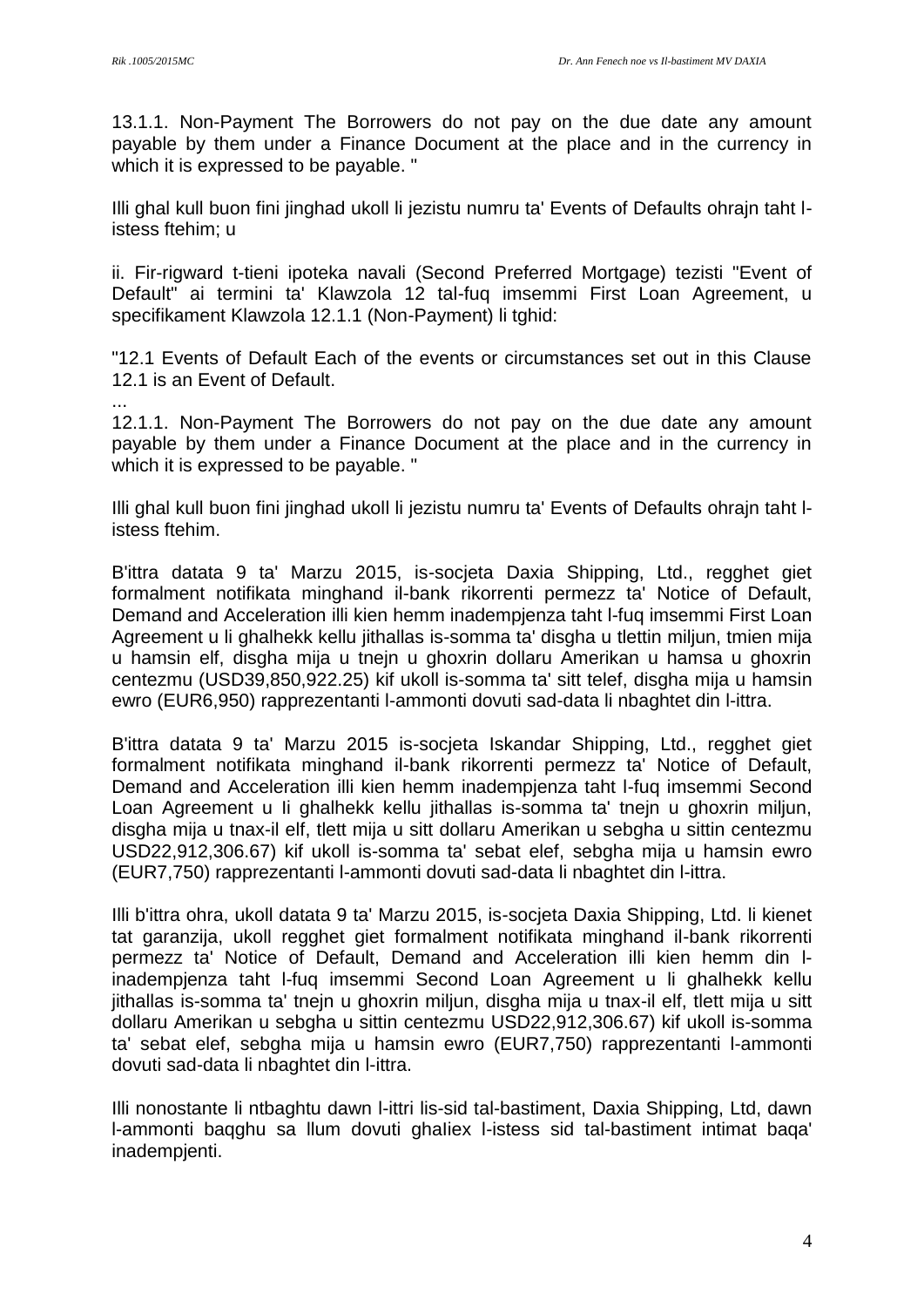Illi permezz ta' ittri ufficjaIi numerati 1338/15 u 1339/15 presentat fir-registru ta' dina l-Onorabbli Qorti fl-14 ta' April 2015 (kopji ta' dawn l-ittri ufficjaIi qedghin jigu annessi u mmarkati bhala Dokumenti 'AF4' u 'AF5' rispettivament), notifikati lill-bastiment, ilbank rikorrent nterpellat lis-sid tal-bastiment sabiex ihallas l-ammonti dovuti minnhu, izda s-sid sal-lum xorta wahda baqa' inadempjenti.

Illi nonostante n-notifikat tal-fuq imsemmija ittra ufficjali Daxia Shipping, Ltd, (is-sid tal-bastiment MV DAXIA) baqa' inadempjenti u ghalhekk skond il-ligi iz-zewg ipoteki navali fuq il-bastiment MV DAXIA registrati favur il-bank rikorrent, liema ipoteki navali kif gja ntqal hawn fuq huma titoli ezekuttivi li issa gew rezi ezegwibbli ai termini talartikolu 253 et seq. tal-Kap. 12.

Illi in kawtela tal-kreditu dovut, il-bank rikorrenti ottjena il-hrug ta' zewg mandati ta' Arrest ta' Bcejjec tal-Bahar b'numru 584/15MCH u 585/15MCH kontra l-bastiment MV Daxia fit-13 ta'April 2014 li gew ezegwiti dak in-nhar stess (Kopja tal-imsemmija mandati qed jigu annessi u mmarkati bhaha Dokumenti 'AF6' u 'AF7' rispettivament, liema mandati kawtelatorji sussegwentament gew rezi ezekuttivi permezz talpresentazzjoni ta' zewg noti ai termini tal-artikolu 838B tal-Kap. 12 fir-registru ta' dina l-Onorabbli Qorti fit-29 ta' April 2015 kif milqughin minn dina l-Onorabbli Qorti fit-30 ta' April 2015 kopja ta' dawn in-noti flimkien mad-digrieti relattivi ta' dina l-Onorabbli Qorti huma hawn annessi u mmarkati 'Dokumenti 'AF8' u 'AF9' rispettivament. Permezz ta' dawn in-nota, il-kreditu tal-rikorrenti nomine gie kanonizat fl-ammont globali ta' disgha u hamsin miljun, tmien mija u tlett telef u tmienja u hamsin ewro u sitta u tmenin centezmu (€59,803,058.86), salv spejjez u imghaxijiet ulterjuri dovuti sad-data effettiv tal-pagament.

Illi ghalhekk il-bastiment MV Daxia jinsab ghalhekk maqbud fl-ibhra territorjaIi ta' Malta.

Illi in vista tal-fatt li sallum ma sar ebda hlas favur il-bank rikorrent, u peress illi listess bank rikorrent imexxilu jsib xerrej li huwa lest jixtri l-istess bastiment ghallprezz determinat, l-istess rikorrent issa jixtieq jenforza it-titolu ezekuttiv li ghandu permezz tal-bejgh tal-istess bastiment Daxia, approvat mill-Qorti ai termini ta' artikoli 358 sa 364 ta' Taqsima 1, Titolu VII subtitolu V tal-Kodici tal-Organizazzjoni u Procedura Civili "Fuq il-bejgh approvat mill-Qorti ghall-vapuri, bastimenti u ingenji talajru":

A. Illi ai termini ta' artikolu 358 din l-Onorabbli Qort fuq rikors ta' kreditur b'titolu ezekuttiv, ghandha s-setgha tapprova l-bejgh privat ta' vapur favur xerrej identifikat u bil-hlas ta' prezz determinat.

B. Illi ai termini ta' artikolu 359 ir-rikorrenti noe qeghda tipprezenta ma' dan l-istess rikors, zewg stimi kif mitluba mill-ligi ta' zewg stimaturi indipendenti u ta' fama internazzjonali liema stimi jindikaw li l-valur fuq is-suq prezenti u attwali tal-bastiment Daxia fil-kundizzjoni li jinsab fiha il-bastiment, huwa ta' bejn tlettax-il miljun, sebgha mija u hamsin elf dollaru Amerikan (US\$13,750,000) (ekwivalenti ghal circa tnax-il miljun, mija u tlett telef, tmien mija u tlieta u sebghin ewro u erbgha u ghoxrin centezmu (€12,103,873)) u s-somma ta' erbatax il-miljun dollaru Amerikan (US\$14,000,000) (ekwivalenti ghas-somma ta' tnax-il miljun, tlett mija u tlieta u ghoxrin elf, disgha mija u tlieta u erbghin ewro u sitta u sittin centezmu (€12,323,943.66)).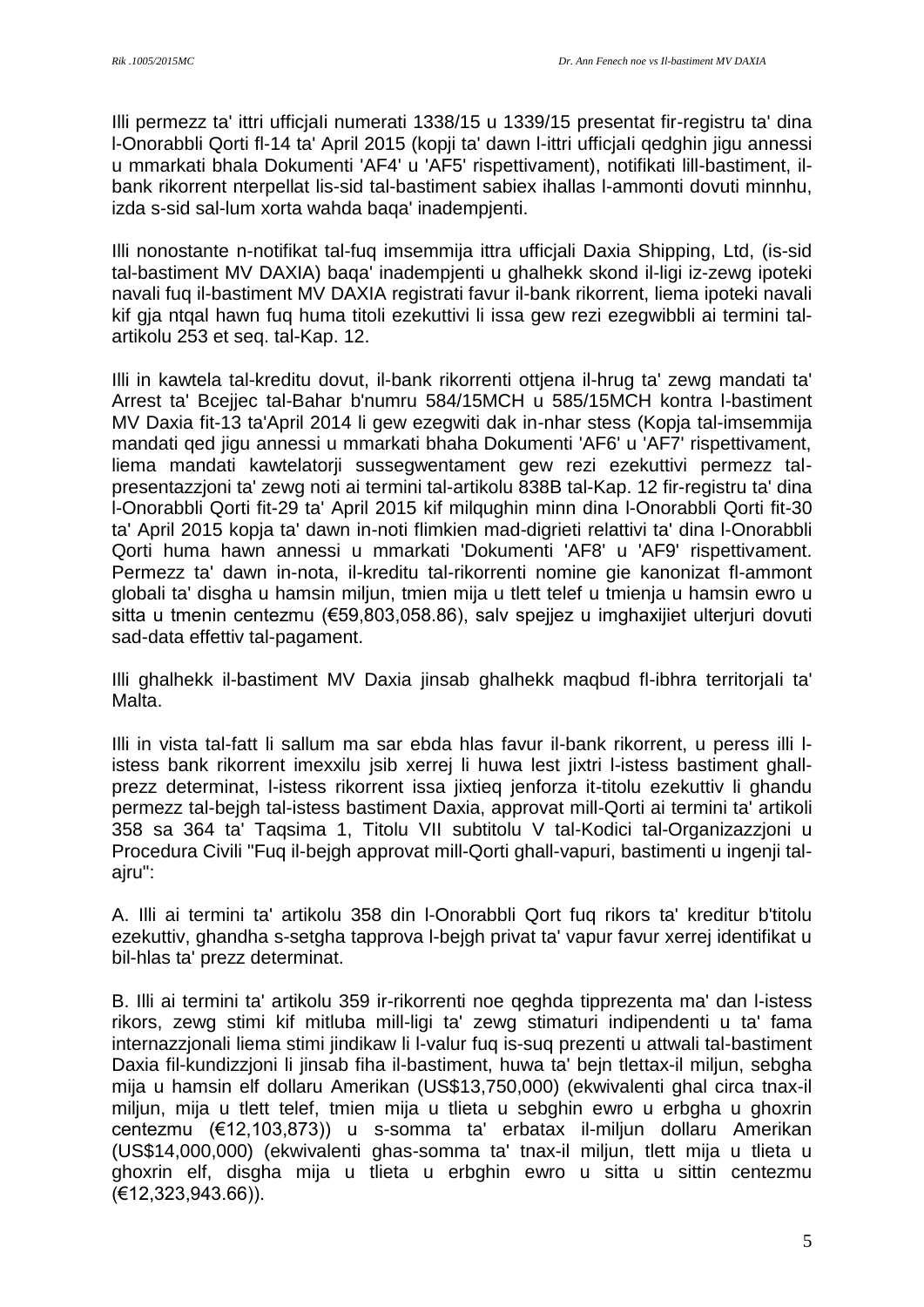#### C. Illi z-zewg stimaturi huma:

a) l-Ing. Paul Cardona u l-lng. Karl Briffa ta' MICS Ltd - li taw stima ta' erbatax-il miljun dollaru Amerikan (US\$14,000,000) ekwivalenti ghas-somma ta' tnax-il miljun, tlett mija u tIieta u ghoxrin elf, disgha mija u tlieta u erbghin ewro u sitta u sittin centezmu (€12,323,943.66)), kopja annessa u mmarkata bhala 'Dokument AFI0'

 $\cup$ 

b) Is-socjeta estera Cargo Overseas Surveyor GmbH & Co KG, registrata gewwa I-Germanja Ii tat stima ta' tlettax-il miljun, sebgha mija u hamsin elf dollaru Amerikan (US\$13,750,000) ekwivalenti ghal circa tnax-il miljun, mija u tlett elef, tmien mija u tlieta u sebghin ewro u erbgha u ghoxrin centezmu (€12,103,873). Kopja annessa u mmarkata bhala 'Dokument AF12'.

D. Illi l-bank rikorrenti mexxielu issib xerrej Ii hu ppreparat ihallas is-somma ta' tlettax-il miljun, hames mija u tmienja u erbghin elf, disgha mija u wiehed u hamsin ewro u hames centezmu (€13,548,951.05) ekwivalenti ghas-somma ta' USD15,500,000 ghall-dan il-bastiment u cioe circa miljun ewro aktar mill-oghla stima.

E. Ghalhekk qed jigi sottomess li l-prezz ta' tlettax-il miljun, hames mija u tmienja u erbghin elf, disgha mija u wiehed u hamsin ewro u hames centezmu (€13,548,951.05) huwa ragonevoli ferm fic-cirkostanzi tal-kaz.

F. Ghalhekk fil-hmistax (15) ta' Ottubru 2015 intlahaq ftehim preliminari u cioe Memorandum of Agreement, bejn il-bank rikorrent Deutsche Bank Aktiengesellschaft Filiale Deutschlandgeschäft, kif ukoll is-socjeta estera Glamour Bulk 1 Maritime Limited (li hija nkorporata gewwa l-Liberja), fejn din tal-ahhar ikkonfermat li hija lesta tixtri il-bastiment ghas-somma ta' tlettax-il miljun, hames mija u tmienja u erbghin elf, disgha mija u wiehed u hamsin ewro u hames centezmu (€13,548,951.05) u dan skont il-pattijiet u kundizzjonijiet imsemmija fl-istess ftehim (kopja annessa u mmarkata bhala 'Dokument AF 12') inkluz l-kundizzjoni li l-bejgh ikun jista' isir biss jekk jigi approvat minn din l-Onorabbli Qorti ai termini ta' artikolu 358.

G. Illi skond Klawzola 1 ta' dan l-istess Memorandum of Agreement, il-partijiet ftehmu illi Dr. Kris Borg detentur ta' Karta ta' Identita Numru 10768M kellu jigi nominat IiI dina l-Onorabbli Qorti fir-rikors ghall-bejgh approvat mill-Qorti tal-bastiment ghallfinijiet ta' artikoli 362 and 363 ta' Kapitolu 12 tal-Ligijiet Malta.

H. Ghalhekk ir-rikorrenti noe qeda titlob lil dina l-Onorabbli Qorti sabiex tahtar li Dr. Kris Borg bhala l-persuna li tkun intitolata tittrasferixxi l-bastiment skond il-pattijiet u lkondizzjonijiet approvati mill-Qorti, bhallikieku kien is-sid registrat tal-bastiment, kif ukoll sabiex dan ikun intitolat jiddepozita l-prezz tal-bastiment fil-Qorti fi zmien sebat ijiem mid-data ta' meta l-bejgh jigi finalizzat.

Illi ai termini ta' artikolu 360 dan ir-rikors qed jigi notifikat lil kull min ghandu interess f'dan il-bastiment kif maghruf lil bank rikorrenti u cioe, lix-xerrej il-gdid, liI-bastiment intimat, u ghall kull buon fini lid-Direttur tal-Portijiet u l-Yachting, Transport Malta.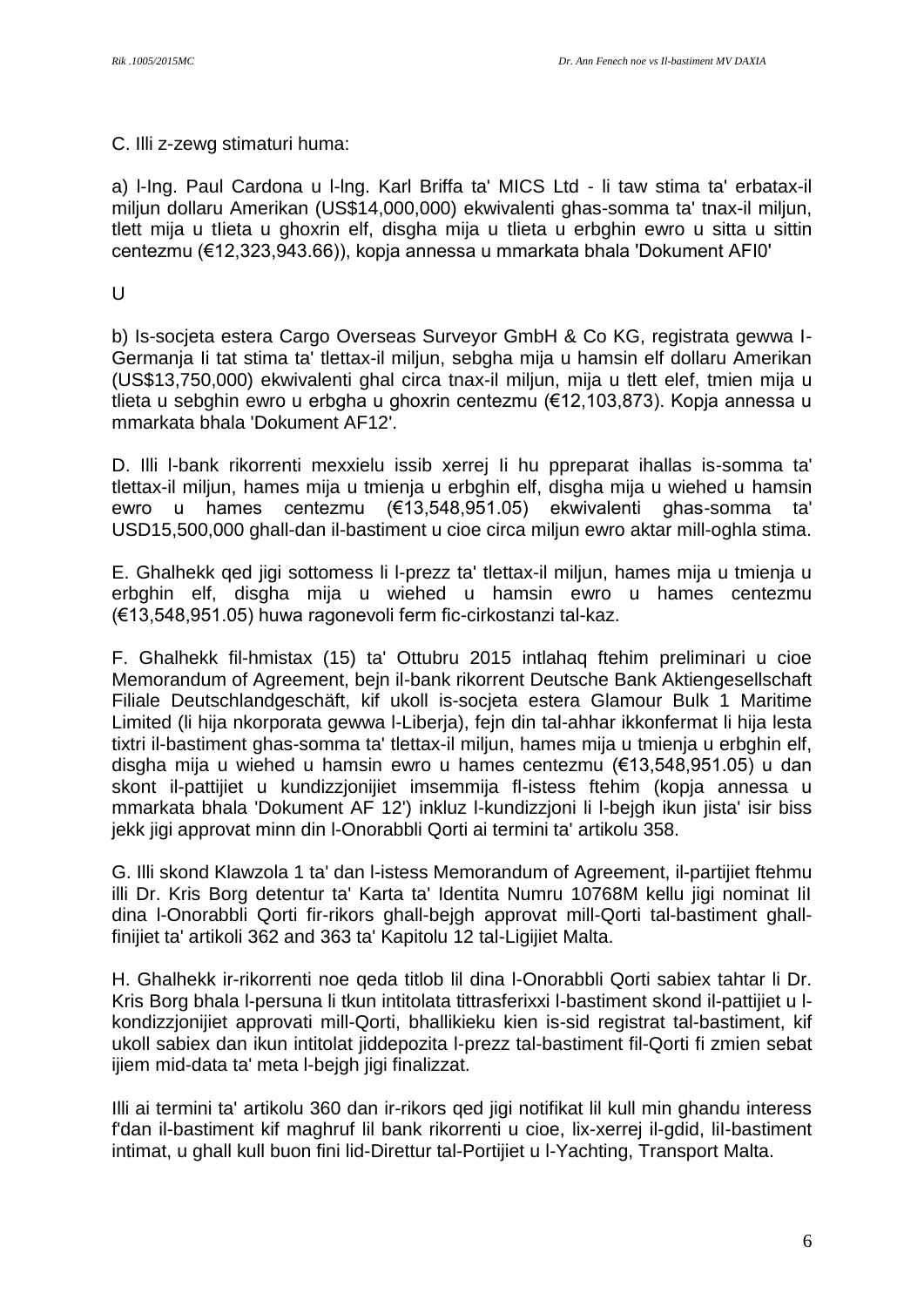Illi ghal kull buon fini qed jigi iddikjarat illi mill-atti taI-Qorti ma jidhirx Ii hemm kredituri ohra tal-istess bastiment.

Ghalhekk bl-akbar rispett u umilta Iejn I-awtorita ta' din I-Onorabbli Qorti r-rikorrenti nomine titlob:

1. Illi ai termini ta' artikolu 358, il-Qorti tapprova I-bejgh privat tal-bastiment MV Daxia lis-socjeta estera Glamour Bulk 1 Maritime Limited ghall-prezz ta' tlettax-il miljun, hames mija u tmienja u erbghin elf, disgha mija u wiehed u hamsin ewro u hames centezmu (€13,548,951.05), u dan skond it-termini u l-kundizzjonijiet stipulati fil-Memorandum of Agreement datat hmistax (15) ta' Ottubru 2015.

2. Illi ai termini ta' artikolu 362, il-Qorti fid-digriet ta' approvazzjoni tal-bejgh tahtar lil Dr. Kris Borg detentur ta' Karta ta' Identita Numru 10768M bhala I-persuna li b'hekk tkun intitolata tittrasferixxi I-bastiment skond il-pattijiet u l-kondizzjonijiet approvati mill-Qorti u dan bhallikieku kien is-sid registrat tieghu bl-effetti kollha stipulati fil-ligi partikolarment, artikoli 362 sa 364 ta' Kapitolu 12 tal-Ligijiet ta' Malta.

3. Fin-nuqqas li Dr. Kris Borg, detentur ta' Karta ta' Identita Numru 10768M jigi mahtur minn dina l-Onorabbli Qorti ghall-fuq imsemmija finijiet, il-Qorti tahtar persuna ohra ghall-dawk l-istess finijiet.

Rat illi dan ir-rikors gie notifikat lil bastiment intimat li ma pprezenta ebda risposta u anqas deher xi hadd mill-intimati ghas-seduti tat-2 u 9 ta' Novembru 2015;

Rat li r-rikors thalla ghad-digriet finali.

# **Ikkunsidrat**

Illi dan hu rikors maghmul taht l-artikolu 358 tal-Kapitolu 12 li jaghti jedd lil Qorti li wara rikors tal-kreditur li ghandu titolu ezekuttiv tapprova l-bejgh privat ta' vapur favur xerrej identifikat bi hlas ta' prezz determinat.

L-ewwel element li jrid jigi sodisfatt ghalhekk hu l-kreditu u li fuq dan il-kreditu lkreditur jgawdi titolu ezekuttiv.

Il-bank rikorrent ghandu kreditu naxxenti minn zewg loan agreements datati 7 ta' Ottubru 2011 b'novazzjoni fl-1 ta' Marzu 2013 u emendi ulterjuri fid-9 ta' Ottubru 2014, u kuntratt iehor ta' self datat 7 ta' Ottubru 2011 kif supplementat u emendat bi ftehim tal-1 ta' Marzu 2013 u 9 ta' Ottubru 2014 kawtelati z-zewg ftehim b'ipoteki navali fir-registru tal-bastiment intimat datati 20 ta' Marzu 2013.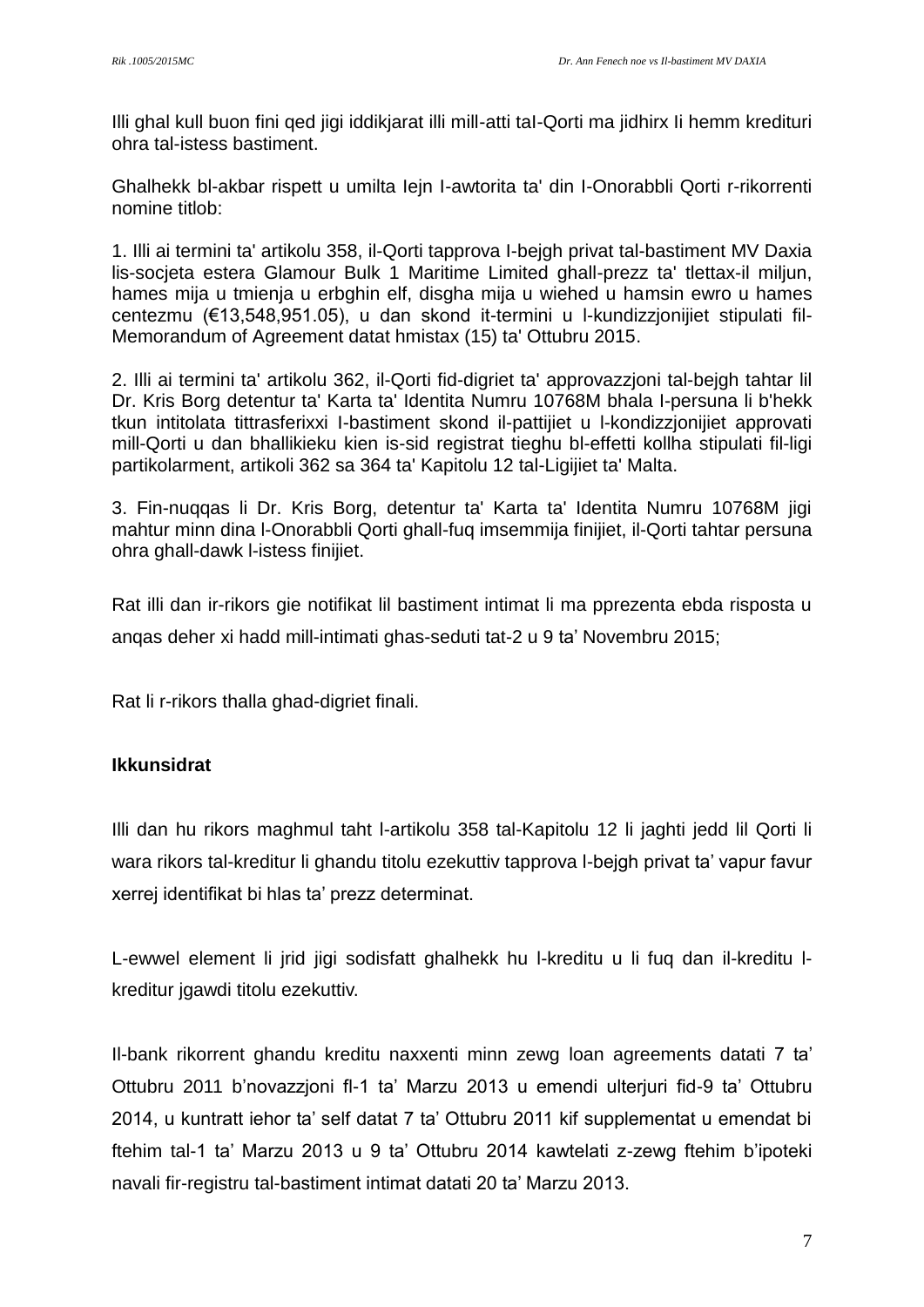Id-debitur hu fi stat ta' insolvenza u ghalhekk kien responsabbli ghal default skond limsemmija ftehim u fid-9 ta' Marzu 2015 id-debitur cioe sidien il-vapur, ukoll debituri flimkien mal-garanti gew notifikati bid-default.

B'ittra ufficjali tal-14 ta' April 2015 notifikata lil bastiment, il-bank interpella lis-sid ilbastiment biex jithallas l-ammont dovut izda baqa' inadempjenti. Din l-ittra ufficjali saret ukoll a tenur tal-artikolu 42(4) tal-Kap. 234 tal-Ligijiet ta' Malta fejn il-kreditur biex isegwi l-procedura odjerna skond l-artikolu 358 tal-Kap. 12 irid jispecifika ssomma dovuta permezz ta' ittra ufficjali notifikata lid-debitur ipotekarju sabiex jigi determinat l-ammont cert, likwidu u dovut in konnessjoni ma' esekuzzjoni ta' ipoteka navali.

Peress illi ipoteka navali hi titolu ezekuttiv ai termini tal-artikolu 42(2) tal-Kap. 234, jidher ippruvat mid-dokumenti w intimazzjonijiet li saru illi l-bank rikorrenti ghandu kreditu li fuqu jgawdi titolu ezekuttiv.

Il-bank rikorrenti qed jitlob li jigi awtorizzat ibiegh il-vapur MV DAXIA proprjeta taddebituri b'mod privat cioe mhux b'subbasta tal-Qorti. Ghal dan il-ghan hu esebixxa flatti zewg stimi indipenenti tal-valur tal-vapur cioe wahda tal-Inginier Paul Cardona u Ing. Karl Briffa u l-ohra tas-socjeta esters Cargo Overseas Surveysor GmBH & Co KG tal-Germanja u dan kif jitlob l-artikolu 359 tal-Kapitolu 12. L-ewwel stima hi ta' US\$14,000,000 (€12,323,943.66) u l-ohra ta' US\$13,750,000 (€12,103,873).

Il-bank rikorrenti qed jitlob li jsir il-bejgh tal-vapur lis-socjeta estera Glamour Bulk 1 Maritime Limited bil-valur ta' €13,548,951.05 skont Memorandum of Agreement tal-15 ta' Ottubru 2015. Din l-offerta tissupera l-istimi indipendenti. Il-Qorti tqis li l-offerta hi vantagguza fic-cirkostanzi prezenti tal-qaghda finanzjarja dinjija. In oltre gew prezentati offerti ohra maghmula ghall-istess vapur, fuq inizjattiva tal-bank kreditur li huma ferm inqas mill-offerta soggetta ghal Memorandum of Agreement (ara affidavit ta' Sonja Maria Dahmen, uffijcal tal-bank kreditur). Jinghad ukoll fl-istess affidavit illi l-bank inkorra diversi spejjez biex izomm il-vpaur fi stat tajjeb sakemm qieghed f'Malta u hallas lill-haddiema.